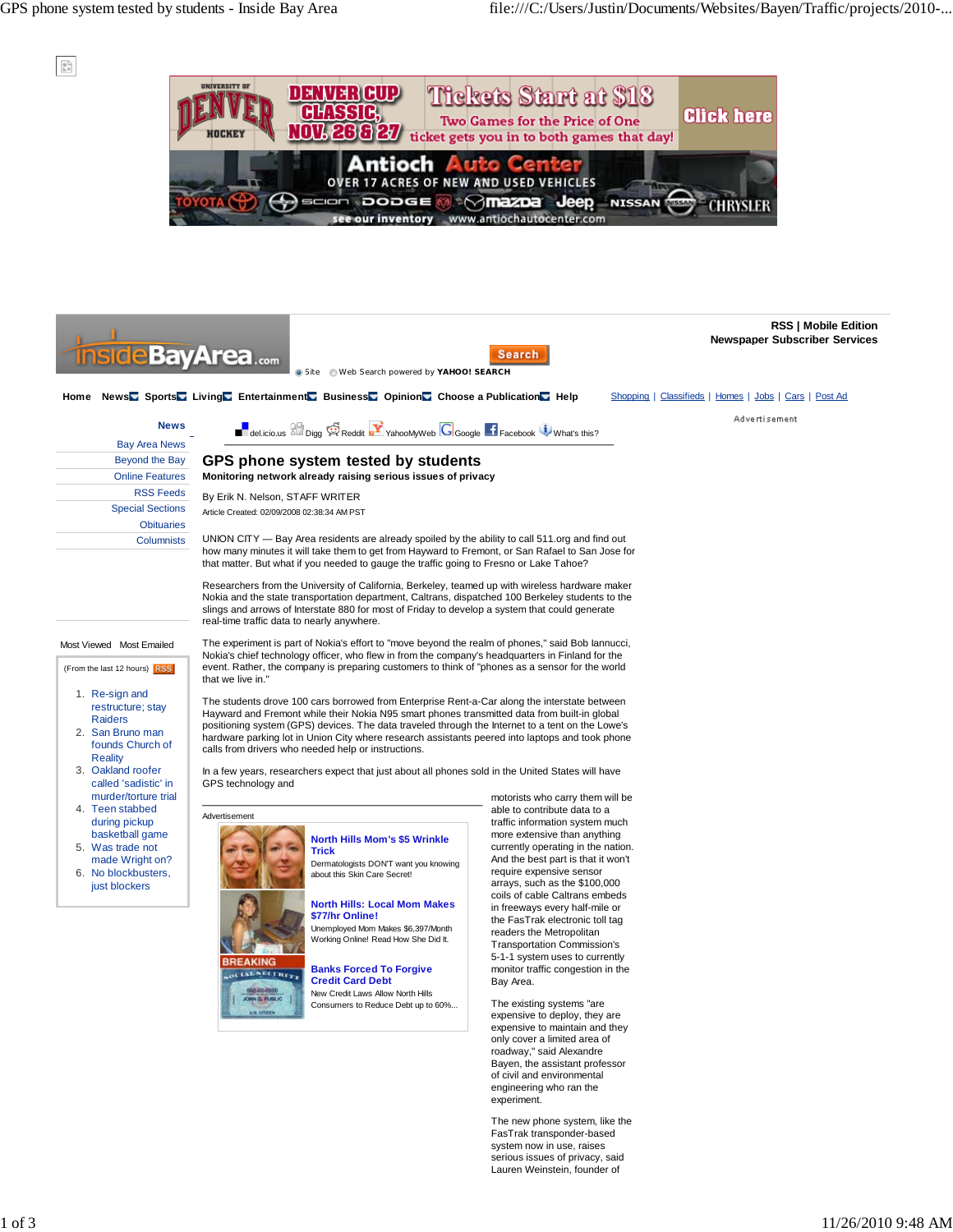the Woodland Hills-based Privacy Forum.

"I'm not saying you shouldn't do something like this, I'm saying people need to be informed about what's done with the data," Weinstein said, "You need to ask if it's being collected and how long is it going to be archived."

Some motorists have been suspicious of how they might be tracked with FasTrak tags, suspicions that were confirmed last June when records requested by MediaNews showed that the Metropolitan Transportation Commission released electronic toll payers' bridge crossing records in civil court proceedings.

"This same technology," Weinstein warned, "with nothing but a policy decision, could be used in the same way as red light cameras."

Bayen agreed that privacy is paramount, saying that the new system would scramble the actual identification numbers of cell phones and once a vehicle's progress was recorded, that bit of information would be discarded.

"From a privacy standpoint, the less information given, the better," he said. "Cell phone users will have the option to turn off the service if they don't want to use it or they don't want their data sent.

Even so, Weinstein said users of the system need to be informed that a judge's order could well force the purveyors of the traffic information to alter those protections and start collecting more specific data on wireless users.

Reach Erik Nelson at

## **TopListings**  $\overline{D}$

 **CARS RENTALS JOBS HOMES**

**Alameda, \$** (Homes) \$799,000, 3bd/2.5ba **HAYWARD** (Homes) \$449,000 4BD/3BA **SAN CARLOS** (Homes) \$1,298,000, 4BD/2BA **San Mateo** (Homes) \$850,000 3BD/3BA **Newark** (Homes) Click for Details **Fremont Home for**

## **Rent** (Homes)

Click for Details **San Leandro** (Homes) \$344,700, 3BD/1BA **Cheap Houses** (Homes) 1-877-JUICYDEAL **ALL LISTINGS**



enelson@bayareanewsgroup.com or 510-208-6410 and read the Capricious Commuter blog at http://www.InsideBayArea.com.

**E** Print Email <sup>1</sup> Return to Top

**Comments**